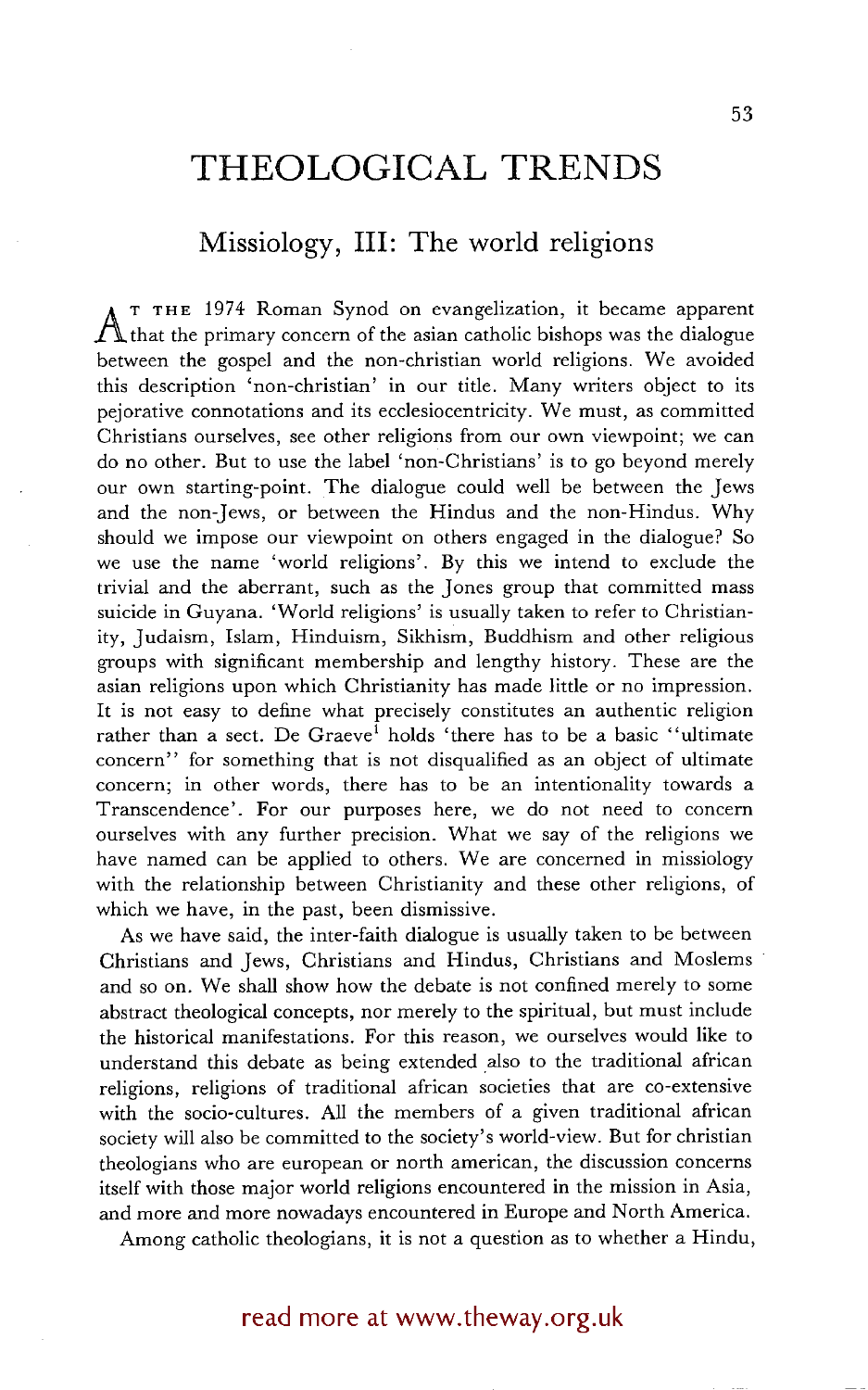### 54 THEOLOGICAL TRENDS

or a Moslem, or any member of another religion, can be saved, can have the love of God in him. Pope Alexander VII condemned the jansenist proposition that pagans, Jews, heretics and such received absolutely nothing of the grace of Jesus Christ (DS 2305) and in 1949 Pope Plus XII declared, against Leonard Feeney, that it was not always necessary for salvation that one be explicitly a member of the Catholic Church (DS 3866). As a consequence, Feeney found himself in a dilemma and subsequently retracted. Most of us have recognized that some individual of our acquaintance, maybe a Hindu, maybe a Jew, is a 'better Christian' than many so-called Christians. The official statements explicitly declare that the grace of Christ is at work outside of the Church. Among Catholics therefore we cannot ask: *can* the non-Christian be saved? He can. The debate is *how* is he saved? Is the good Hindu saved in spite of being a Hindu, or is he saved precisely through being a Hindu? What is the salvific efficacy of the non-christian religion as a social, institutional community?

There are christian missiologists who would hold that the non-christian religions are man-made, futile, meaningless and even, some would say, sinful attempts to create God in man's image. They would point to texts such as:

For of all the names in the world given to men this is the only one by which we can be saved (Acts 4,12).

Whoever refuses to believe is condemned already because he has refused to believe in the name of God's only Son  $($ In 3,18 $).$ 

There is only one God, and there is only one mediator between God and mankind, himself a man, Christ Jesus (1 Tim 2,5).

He who believes and is baptized will be saved; he who does not believe will be condemned (Mk 16,16).

They would conclude that explicit faith in Jesus as Lord is necessary for salvation and that this faith will find expression in baptism into the Church of Christ. There is a prayer attributed to St Francis Xavier that runs:

O Eternal God, creator of all things, remember that the souls of the heathen are the work of thy hands . . . behold, O Lord, how hell is being daily filled with them. Remember that Jesus Christ thy Son suffered a most cruel death for their salvation. Permit no longer that he should be despised by the heathen . . .

For such a position, Jesus is the unique revealer of God's grace and salvation. The christian Church is the exclusive institution of salvation.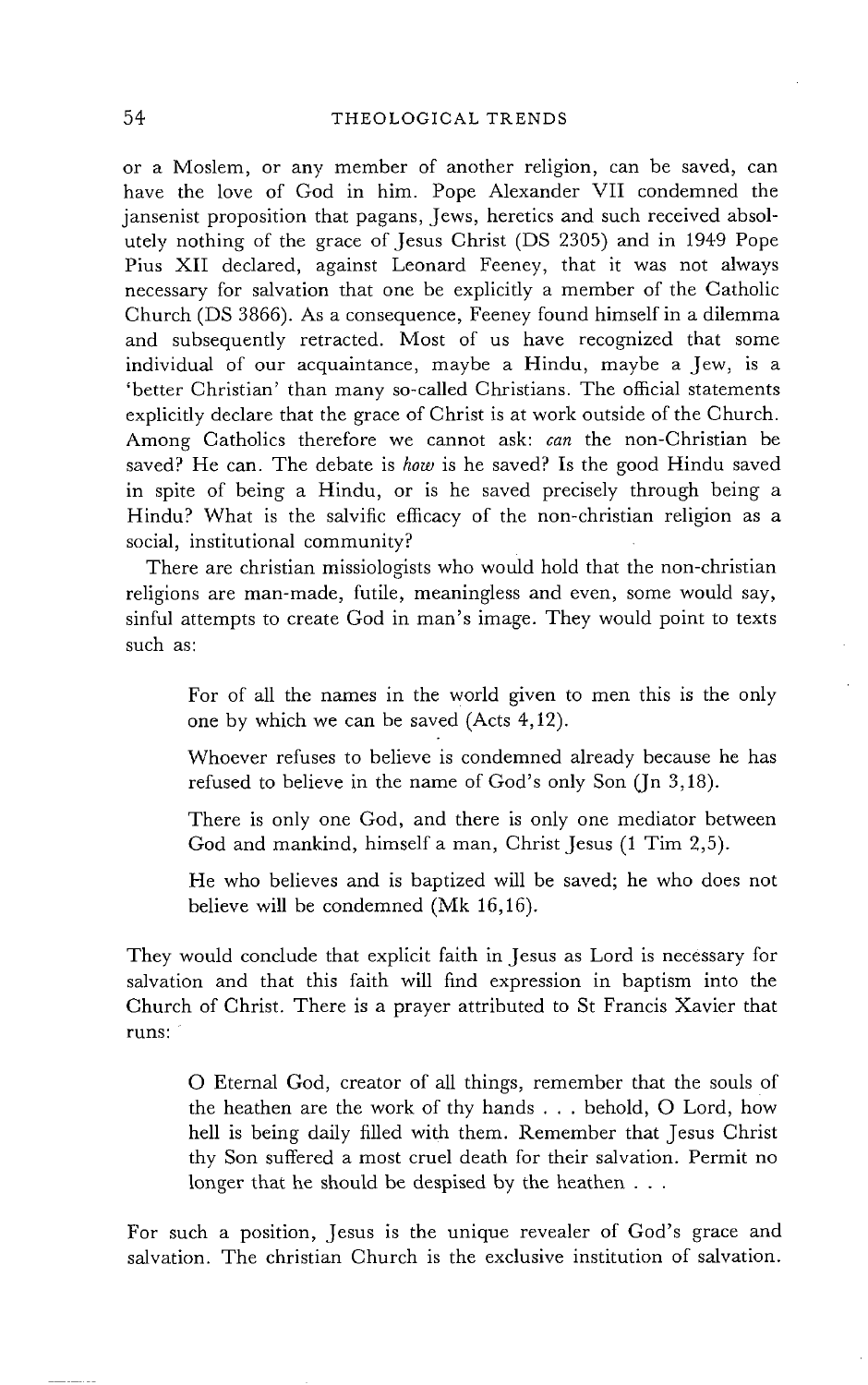The individual attains salvation only through explicit membership in the Church. The aim of the mission will be church growth, to use Donald MeGavran's terminology (McGavran maintains that if the mission in a particular area does not bring about numerical increase in church membership then one should move on to another place where this is achieved). The christian Church will be seen as standing over against the world and over against other religions from which it has nothing to learn. However friendly the spirit in which the dialogue is conducted, the ultimate aim will be that those who possess the truth (the Christians) should persuade those in error (the non-Christians) to abandon their error and join the christian Church. Dialogue is only a technique to be used to gain the other's confidence. In the Frankfort Declaration of 1971, a group of evangelical theologians stated: 'we challenge all non-Christians who belong to God on the basis of creation, to believe in him (Jesus Christ) and to be baptized in his name, for in him alone is eternal salvation promised to them . . . we reject the false teaching that the nonchristian religions and world-views are also ways of salvation similar to belief in Christ'.<sup>2</sup> The Lausanne Covenant was put together by a number of the participants at the International Congress on World Evangelization held at Lausanne in July 1974. It stated: 'we affirm there is only one Saviour and only one gospel ... we recognize that men have some knowledge of God through his general revelation, but we deny that this can save . . . Jesus Christ is the only mediator between God and man. There is no other name by which we must be saved. Those who reject Christ repudiate the joy of salvation and condemn themselves to eternal separation from God'.<sup>3</sup>

Similarly, Daniélou held that Jesus Christ alone saves, and he is to be encountered only within the christian Church. The non-christian religions are stumbling blocks where, at best, is to be found only actual grace and not supernatural grace. There may be found ascetic effort within them, but no efficacity of the cross.<sup>4</sup> Similarly, Hacker<sup>5</sup> held that the 'day of salvation' is grounded in God's providence and is therefore not a process in time. There is divine objective redemption which is reflected in one objective gospel, and this is subjectively appropriated by man in time. And this appropriation is the only historical aspect and the only variable. We have referred to this a-historical understanding of the gospel in our first article on the necessity of an incarnate Christianity. For Hacker, the possible salvation of an individual non-Christian is a mystery hidden in the mind of God about which we can say nothing. We would see this as abandoning the theological task. In practice then, both Daniélou and Hacker would see the mission as preaching the need to become members of the Church as the one way to salvation that we can know of.

Rahner's article on 'Christianity and the non-christian religions'<sup>6</sup> is published significantly immediately following one on 'History of the world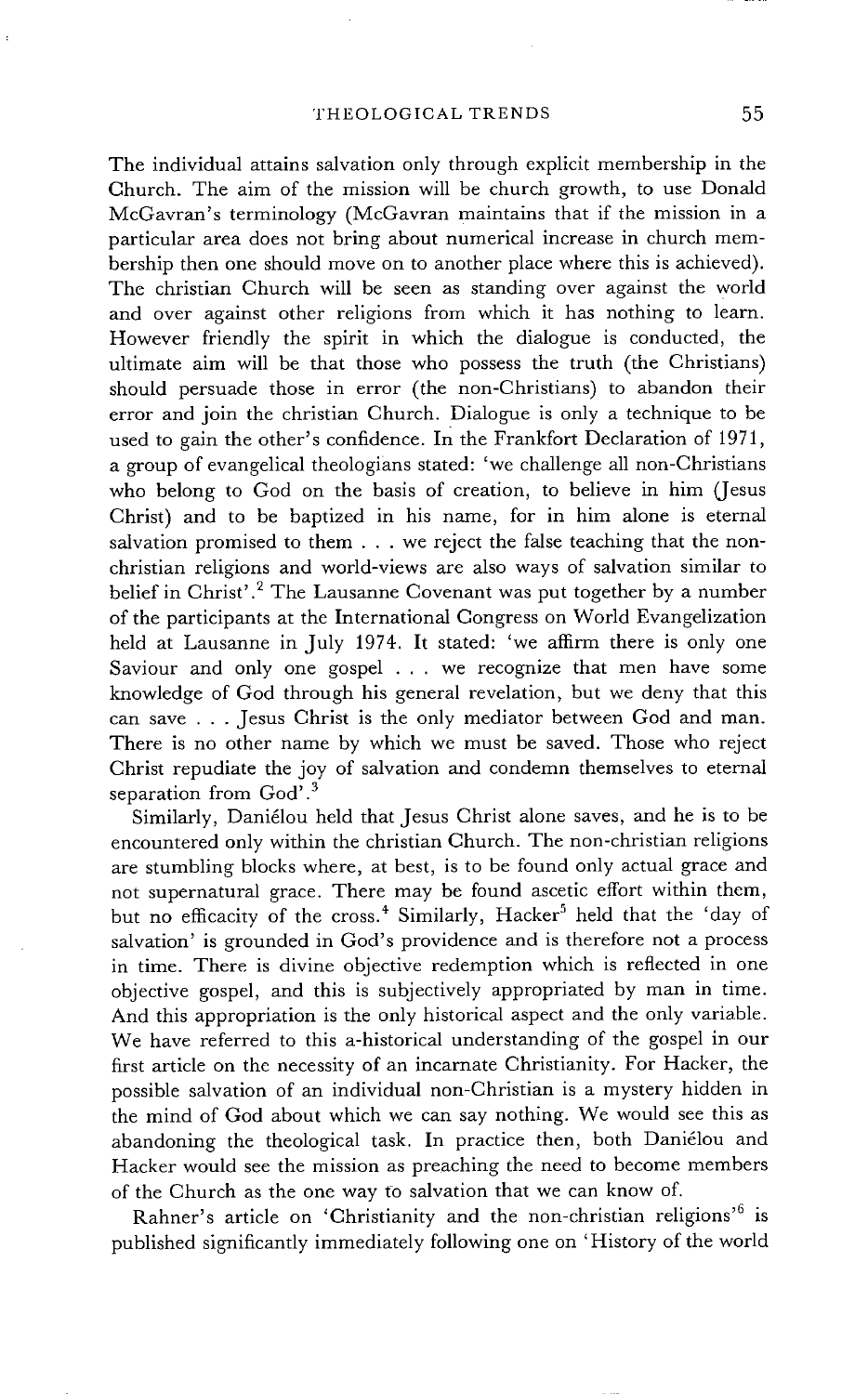and salvation history'. His first thesis is that Christianity understands itself as the absolute religion intended for all men and women. Valid and lawful religion is God's action on people, God's free self-revelation. This relationship of God to man is the same for all men and women because it rests on the incarnation, death and resurrection of the Word of God, all of which took place in time and in history. There was assuredly a time before Christ during which Christianity was not the necessary way of salvation, at least not in any historically tangible ecclesio-social form. Christianity has a temporal and a spatial starting point. In other words, the demand that Christianity makes on all people does not come about at chronologically the same moment for all. Instead of holding, as Daniélou and Hacker, that after the apostolic age there was one objective obligation for all, Rahner suggests that the demand of Christianity could be seen as coming for different people at different times. When the spanish conquistadores were in South America, the theologian Francisco de Vittoria held that the historical witness of so many of the conquistadores was such that no Indian could have rightly accepted Christianity. The actual form presented was so defective. Salvation *could* not come through this historical form which was repugnant and meaningless to the Indians who experienced the spanish oppression, often in the name of Christ.

Similarly salvation cannot come nowadays through Christianity for the majority of the human race who do not and will not hear of Christ. In fact, more people have died, in the history of the human race, as non-Christians than as Christians. And this state of affairs will continue. If God does indeed will that all people shall be saved (1 Tim 2,4) and if his will is efficacious, which it must be, then most people are saved in some non-christian way. Some would say that the grace that saves them comes to them nonetheless through the Church; others would say this is not necessary, but it is yet the grace of Christ. Rahner holds that, since man is a social being, and since God reveals himself in and through our wayof-being-in-the-world, then, at least until the gospel makes an existential demand nullifying any other way, the non-Christian religion must be a valid and lawful religion, for it must contain supernatural elements arising out of the grace given to humanity on account of Christ. For this reason he called the followers of these religions 'anonymous Christians', a name that was attacked by many but which he kept to for want of a better. For Rahner we live in a graced world because of Christ.

As we have pointed out, the argument is not about the salvation of individual non-Christians, it is about the validity, lawfulness, and salvific efficacity of the non-christian religions. It is about the nature of the social institution that is Judaism, Islam, Hinduism and so on. For Hacker the unique special revelation in Christ is such that there is a special social organization and specific kinds of social behaviour essential to Christianity, distinguishing it from all pre-christian religions. This is akin to van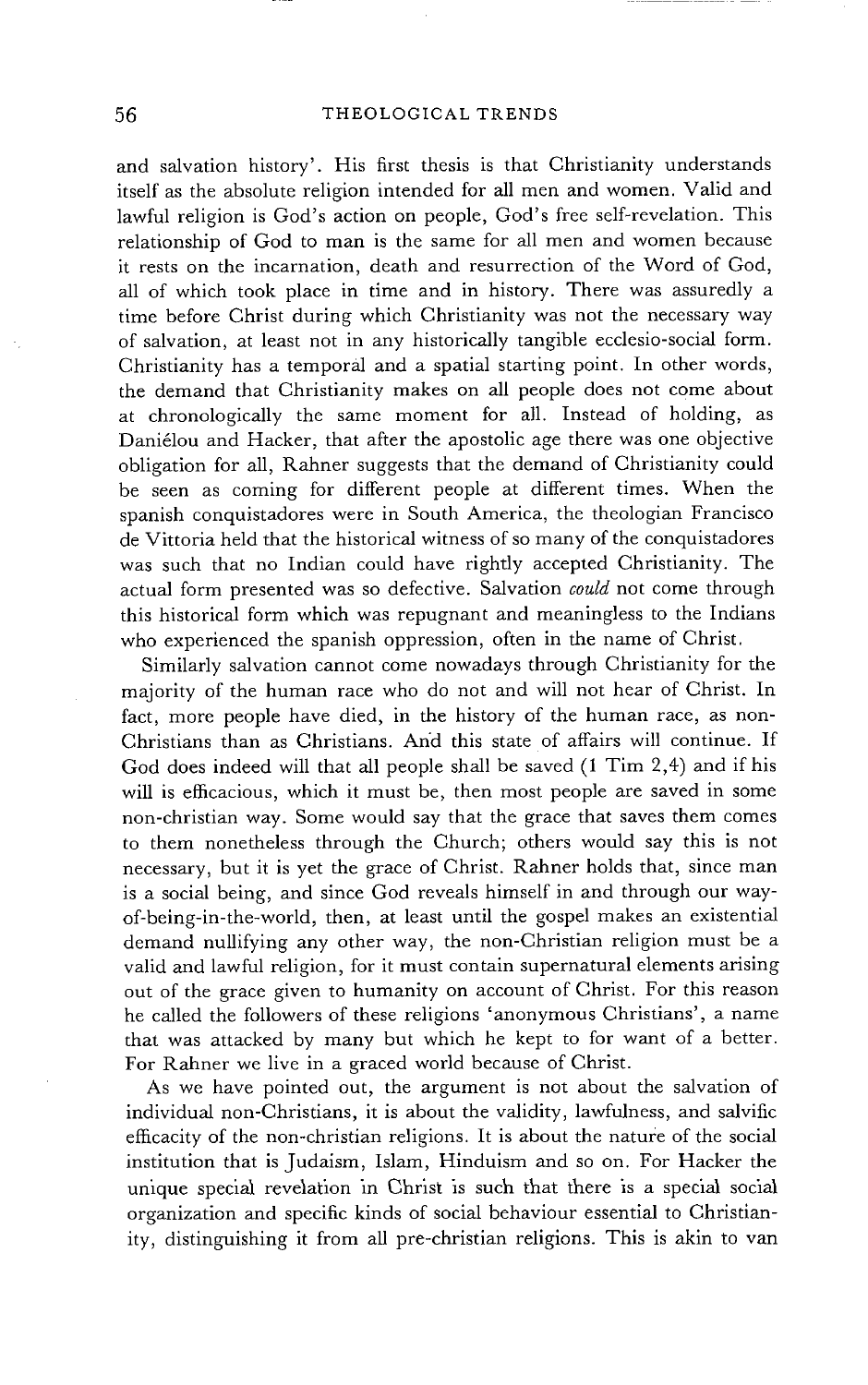Ruler who holds that since european and north american cultures are christian, the mission involves spreading these cultural forms to other peoples. Whilst not going this far, Daniélou maintains that salvation comes sacramentally through the social institution of Christianity, through the historical form of Christianity that is instituted by God to this end. Historical Christianity has a positive part to play in God's saving activity unless we reduce salvation to a 'subjective and ultimately transcendental interiority. '7 Christianity is sacramental in God's saving activity, it is an effective symbol. Since he must hold that non-Christians can be saved, and since he holds that their religions cannot be salvific, he must be holding that non-Christians are saved in an ontologically different way to Christians, namely in some interior, non-social, purely spiritual manner. This seems to us to be holding that the salvation of non-Christians is *ad hoc* for each individual non-Christian. In their case, God would then be acting in a particular and non-sacramental way. This would be to go against man's normal experience.

Rahner's contention that the non-christian religions can be, at least conditionally, efficaciously salvific, is supported by Vatican II. *Gaudium et spes* teaches that there are 'authentic signs of God's presence in the happenings, needs and desires of humanity' (no 11). *Nostra aetate* recognizes the possibility of truth and holiness being found in the non-christian religions (no 2), and *Lumen gentium* says that 'God is not remote from those who in shadows and images seek the unknown God since he gives to all men life and breath and all things' (no 16). We would hold that revelation and grace must come historically and socially for all people. Thus it follows that such religions are authentically revelatory and effectively salvific. We do not engage in dialogue in order to bring Christ to the non-Christian, but rather in order to listen to Christ who is already present.

Such a position is similar to that set out in the conclusions to the 1964 Bombay conference on 'Christian revelation and non-christian religions' held among a group of catholic theologians under the auspices of the Eucharistic Congress. They concluded that the meaning of the world religions in the plan of salvation cannot be fully understood by considering them only from an ecclesio-centric point of view. They have to be seen from a theo-centric view; the whole of mankind is embraced in the one salvific plan of God. For somebody who is not confronted in an existential way with the gospel of Jesus Christ, the world religions can be the channel of Christ's saving grace. Consequently, as a continuation of the Incarnation, the mission must assume all created values, especially in the religious field.

Such a position appears to create problems in two areas of the christian tradition, namely the doctrine of the Incarnation and, as Daniélou complained, the command to mission. If we claim that in Jesus alone is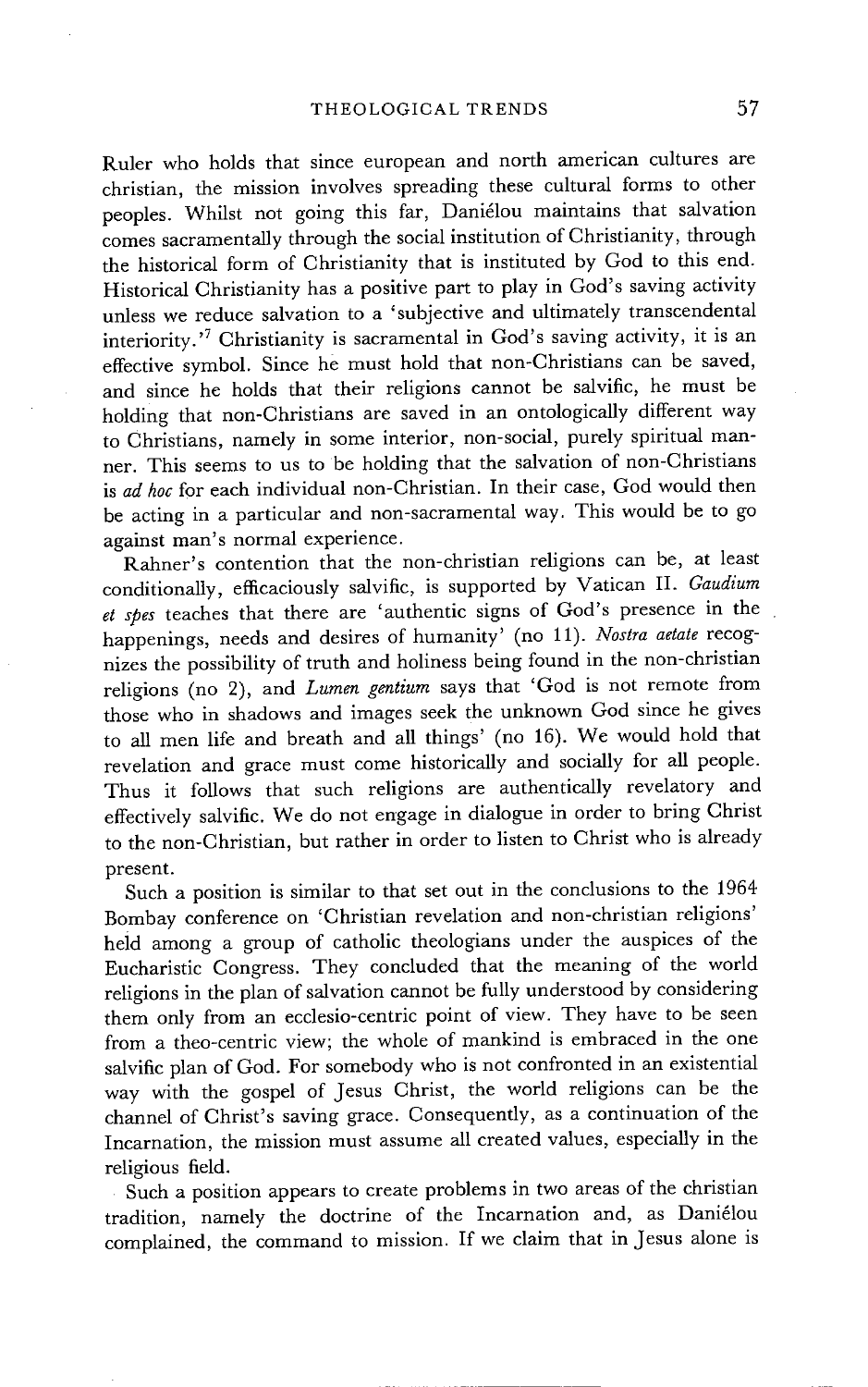there any genuine knowledge of God, then the non-christian religions are merely human fabrications. There are those who will refuse to pray in any way with non-Christians, claiming that the only true prayer must be prayer through Christ. There can then be no genuine dialogue. However, we could also see in Jesus the definitive focus of God's activity and presence in our world, and this would offer less of a barrier to open dialogue. If the mission is an expansionist drive towards numerical growth demanding conversion from error to the unique truth of Christianity then dialogue is closed. But perhaps we can see mission in another light.

We start from our belief in the efficacious universal salvific will of God. God wills effectively that all people be saved. The Spirit who breathed over the primeval waters is the Spirit who is poured out on all flesh, the Spirit who raised Jesus from the dead, who was poured out on the Apostles. Our world is grace-filled. There is no salvation vacuum outside the limits of what is known as special revelation. And this salvation, spread throughout the world, is seen by us Christians as the same salvation that we know within the christian revelation.

Here we are in the patristic tradition that spoke of the 'Church from Abel', that recognized the Word of God sown as a seed throughout all of creation and all of history. The Fathers wrote of a movement of the whole cosmos, of the whole of humanity towards Christ. God never, at any time, deserted his creation which was intended for Christ, so that wherever people looked for God 'with a sincere heart', there was true religion. As St Augustine wrote:

The reality which is now called christian existed among the ancients and was never wanting from the birth of the human race right up to the time that Christ came in the flesh. From that time, the true religion, which already existed, began to be called christian (PL 34,128).

The Scholastics, accepting that Christ came to redeem mankind from sin, asked if he would have been incarnate had there been no sin. Scotus held that he would. He pointed to texts such as 'He is the image of the unseen God and the first-born of all creation, for in him were created all things . . . all things were created through him and for him' (Col  $1,15-16$ ) and 'Before the world was made, he chose us, chose us in Christ . . . to live through love in his presence' (Eph 1,4). Such texts imply that God intended from the beginning that the whole of creation should find its fulfilment in Christ. In other words, from the beginning of all time, the whole of creation is already in Christ and for Christ. And, at the Incarnation, Christ joined himself to the whole of creation.

But the historical man Jesus cannot be totally revelatory, in his humanity, of the fullness of Godhead. His historical factuality must be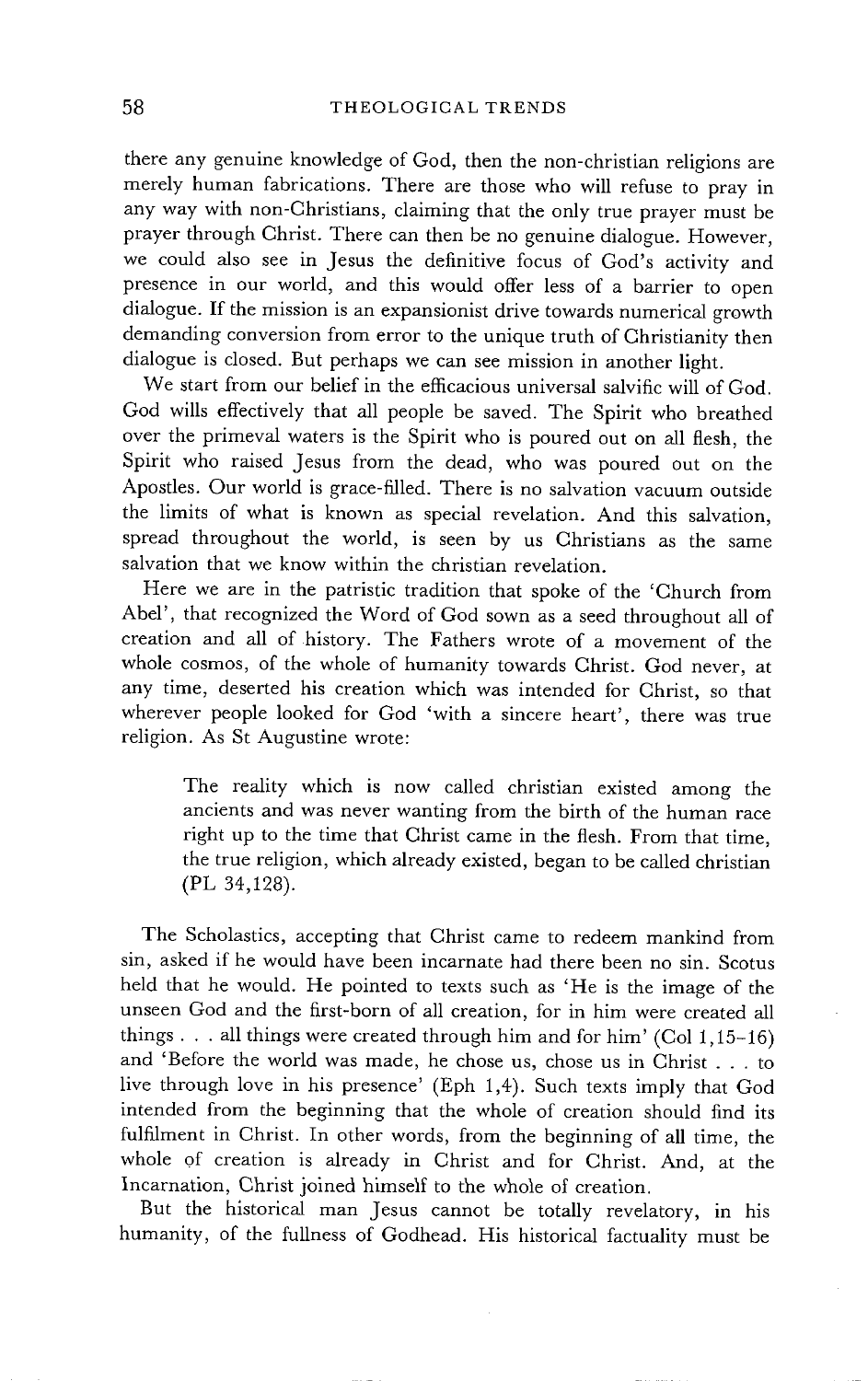limited. He can, though, be disclosive of this fullness. Similarly, the Church in its historical corporateness has never fully grasped this fullness, never, at any moment in its history ever realized its potential wholeness, *ecclesia semper reformanda.* The Church points towards the kingdom, it is not the kingdom. The historical man Jesus points towards the fullness of truth in God. Hence, I should not be surprised to discover aspects of this truth revealed to me from outside my tradition. They will be aspects that I will recognize from my own commitment. Christianity reveals the truth without exhausting all truth.

The absoluteness of Christianity would refer to its absolute claim on the one who perceives it as ultimately meaningful for him. Its absoluteness would manifest itself in its disclosive power for the Christian. And we would, as Christians, claim that it would enlighten every man and woman. But this process of enlightenment will not be a process of *Aufhebung* as though the non-Christian religion must be totally abandoned with the full arrival of Christianity. Rather there will be a mutual growing towards the fullness of truth in God. Christianity cannot abrogate what is valid. Rather, the christian revelation is a truthful insight that is disclosive of meaning for all life. Evangelization becomes a response to man's expectation. Revelation is not closed with Christ, but disclosed.

We begin from our belief in God's universal salvific will which we hold to be genuinely effective in a historical and social way so that salvation history and profane history become co-terminous. God is at all times and among all peoples bringing about salvation through his Spirit. Thus the encounter between the Christian and those of other faiths is a dialogue of listening to the Spirit speaking in both participants to the dialogue. We look for God revealing himself. Christ possesses the Church and leads it out to meet other expressions of himself in other peoples. Together with them we grow to grasp more fully the riches of Christ.

Missionary activity is the manifestation of God's plan *(Ad genres,* no 9). It is directed towards the epiphany and glorification of God. But we cannot determine *a priori* where God intends to work his plan nor limit -where his glory is to be made known. The Church must witness to the reality of Christ present in the whole of creation. This is why we asked that the inter-faith dialogue should not be confined to the major world religions but should consider also the traditional african religions. The proclamation of the christian message must bring about meaning in and through the way-of-being-in-the-world of the hearer.

The mission is not to bring the truth but to listen to the truth in dialogue, whilst we witness to the truth that we understand. The mission is not so much a call away from one's religious commitment as a conversion towards a deeper understanding and commitment (though this may well demand, for some, a change in commitment). The mission is the task of the whole people of God called to witness to the christian